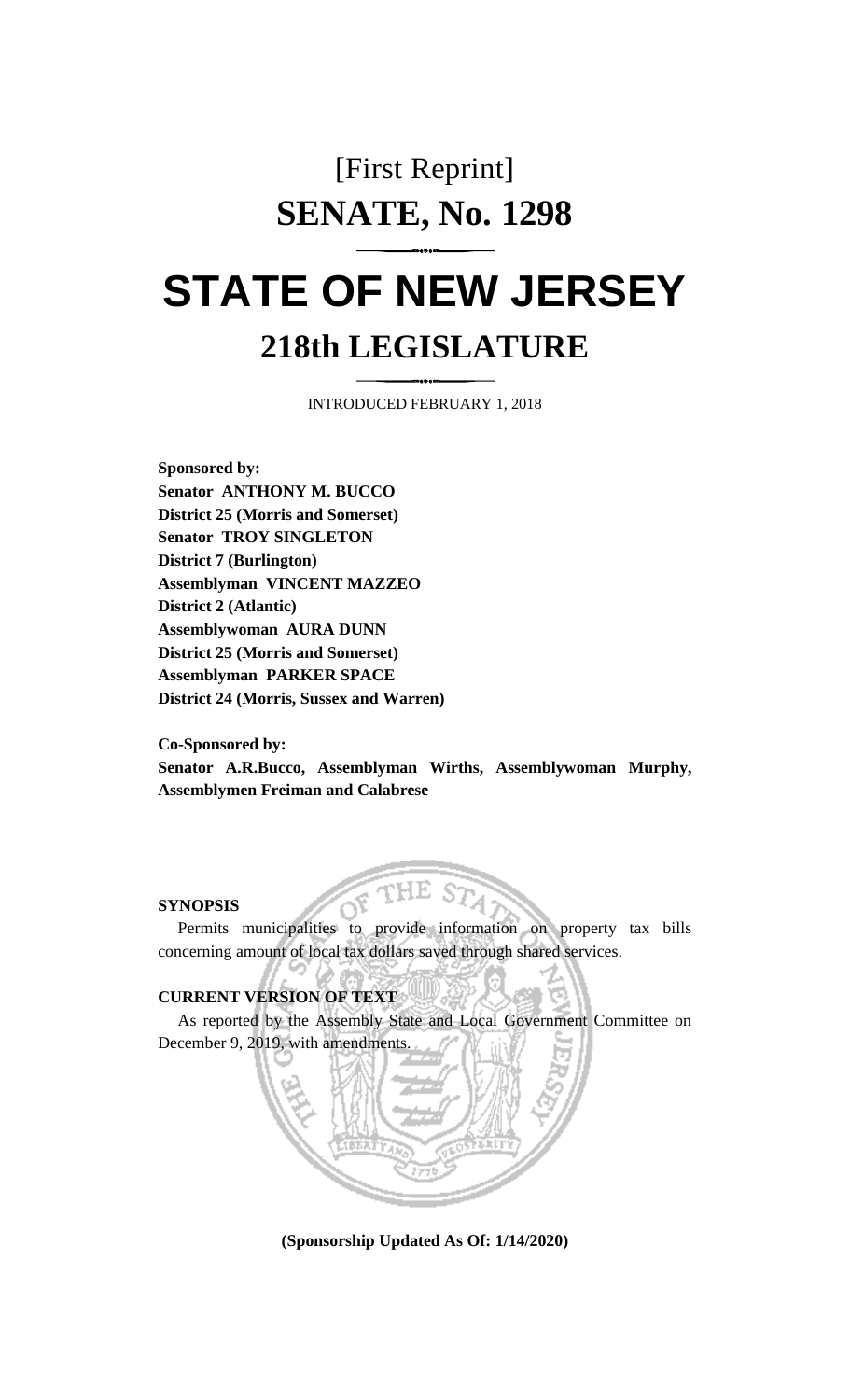| v<br>۰,<br>I         |
|----------------------|
| I<br>۱<br>٦<br>٦<br> |
|                      |

 **AN ACT** concerning the form and content of property tax bills and amending R.S.54:4-65.

 **BE IT ENACTED** *by the Senate and General Assembly of the State of New Jersey:*

 $\binom{1}{1}$ . R.S.54:4-65 is amended to read as follows:

 54:4-65. a. The Director of the Division of Local Government Services in the Department of Community Affairs shall approve the 10 form and content of property tax bills.

 b. (1) Each tax bill shall have printed thereon a brief tabulation showing the distribution of the amount raised by taxation in the taxing district, in such form as to disclose the rate per \$100.00 of assessed valuation or the number of cents in each dollar paid by the taxpayer which is to be used for the payment of State school taxes, other State taxes, county taxes, local school expenditures, free public library taxes, and other local expenditures. The last named item may be further subdivided so as to show the amount for each of the several departments of the municipal government. In lieu of printing such information on the tax bill, any municipality may furnish the tabulation required hereunder and any other pertinent information in a statement accompanying the mailing or delivery of the tax bill.

 (2) When a parcel receives a homestead property tax credit pursuant to the provisions of P.L.2007, c.62 (C.18A:7F-37 et al.), the amount of the credit shall be included with the tax calculation as a reduction in the total tax calculation for the year. One-half of the amount of the credit shall be deducted from taxes otherwise due for the third installment and the remaining one-half shall be deducted from taxes otherwise due for the fourth installment.

 (3) There shall be included on or with the tax bill the delinquent interest rate or rates to be charged and any end of year penalty that is authorized and any other such information that the director may require from time to time.

 c. The tax bill shall also include a statement about the availability of, on the Internet website of the Department of Community Affairs, the amounts of State aid and assistance received by the municipality, school districts, special districts, free public libraries, county governments that offset property taxes that are otherwise due on each parcel. The tax bill shall also include the link to the Internet website of the Department of Community Affairs containing this information. The director shall cause the amounts of said State aid and assistance that shall serve as the basis for the calculation for each parcel to be displayed on the Internet

**Matter underlined thus is new matter.**

**Matter enclosed in superscript numerals has been adopted as follows:**

**EXPLANATION – Matter enclosed in bold-faced brackets [thus] in the above bill is not enacted and is intended to be omitted in the law.**

**Assembly ASL committee amendments adopted December 9, 2019.**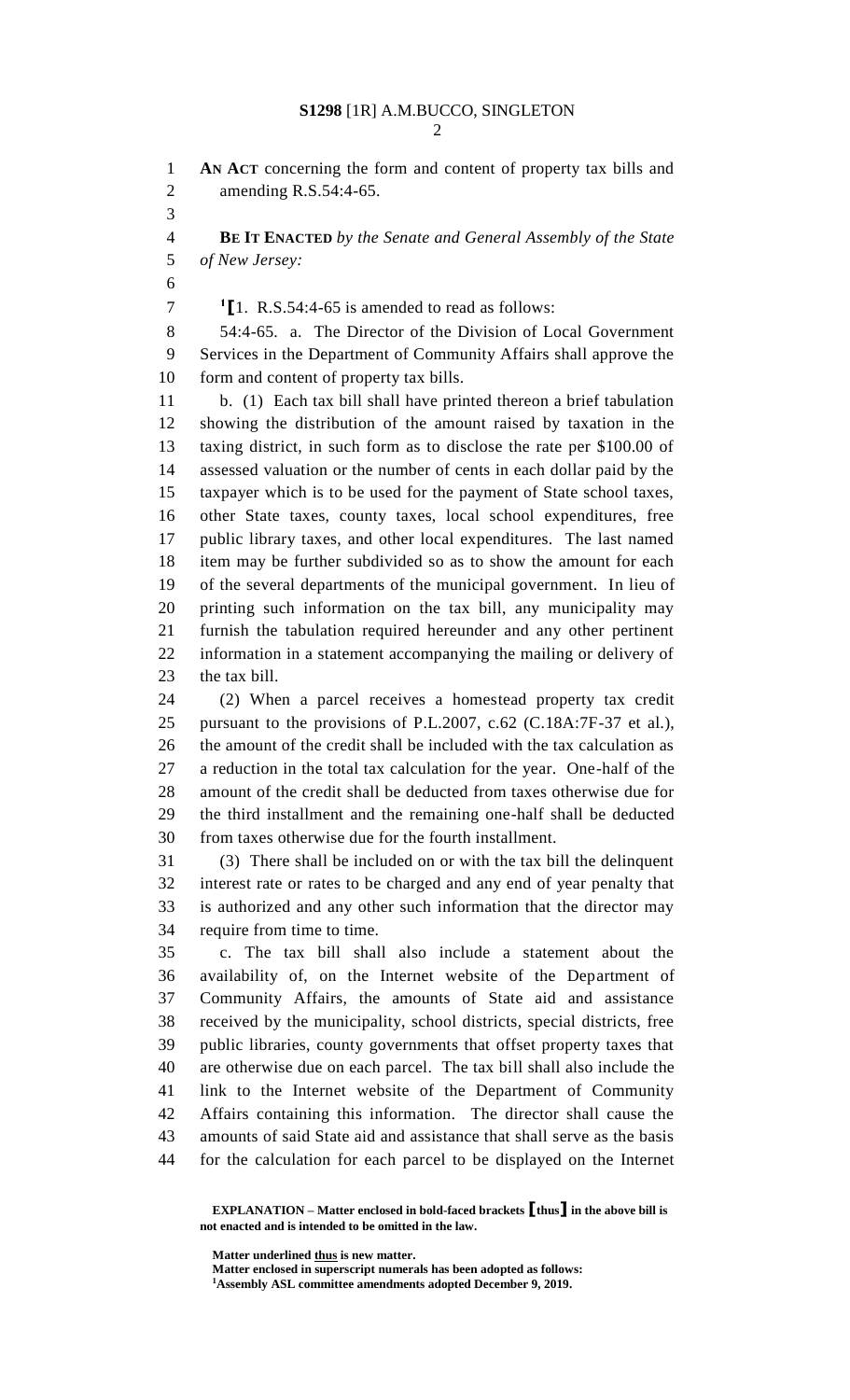website of the Department of Community Affairs. The director shall set standards for the display of the statement on the tax bill. d. The tax bill or form mailed with the tax bill shall include thereon the date upon which each installment is due. e. If a property tax bill includes in its calculation a homestead property tax credit, the bill shall, in addition to the calculation showing taxes due, either display a notice concerning the credit on the face of the property tax bill or with a separate notice, with the content and wording as the director provides. 10 f. (1) At the sole discretion of the municipality, the tax bill may also include a statement listing the number and type of shared services entered into by the municipality, the dollar value of the 13 savings to the municipality from each of those shared services, and a total amount of municipal savings resulting from those shared services. The statement shall be in a format promulgated by the Director of the Division of Local Government Services in the 17 Department of Community Affairs pursuant to paragraph (2) of this subsection. (2) On or before the first day of the third month next following 20 the enactment of P.L., c. (pending before the Legislature as this 21 bill), the Director of the Division of Local Government Services in the Department of Community Affairs shall promulgate the format 23 for the shared services statement permitted to be placed on the tax 24 bill by a municipality pursuant to paragraph (1) of this subsection. (cf: P.L.2015, c.95, s.31)**] 1** . R.S.54:4-65 is amended to read as follows: 54:4-65. a. The Director of the Division of Local Government Services in the Department of Community Affairs shall approve the form and content of property tax bills. b. (1) Each tax bill shall have printed thereon a brief tabulation showing the distribution of the amount raised by taxation in the taxing district, in such form as to disclose the rate per \$100.00 of assessed valuation or the number of cents in each dollar paid by the taxpayer which is to be used for the payment of State school taxes, other State taxes, county taxes, local school expenditures, free public library taxes, and other local expenditures. The last named item may be further subdivided so as to show the amount for each of the several departments of the municipal government. In lieu of printing such information on the tax bill, any municipality may furnish the tabulation required hereunder and any other pertinent information in a statement accompanying the mailing or delivery of the tax bill. (2) When a parcel receives a homestead property tax credit pursuant to the provisions of P.L.2007, c.62 (C.18A:7F-37 et al.), the amount of the credit shall be included with the tax calculation as a reduction in the total tax calculation for the year. One-half of the amount of the credit shall be deducted from taxes otherwise due for the